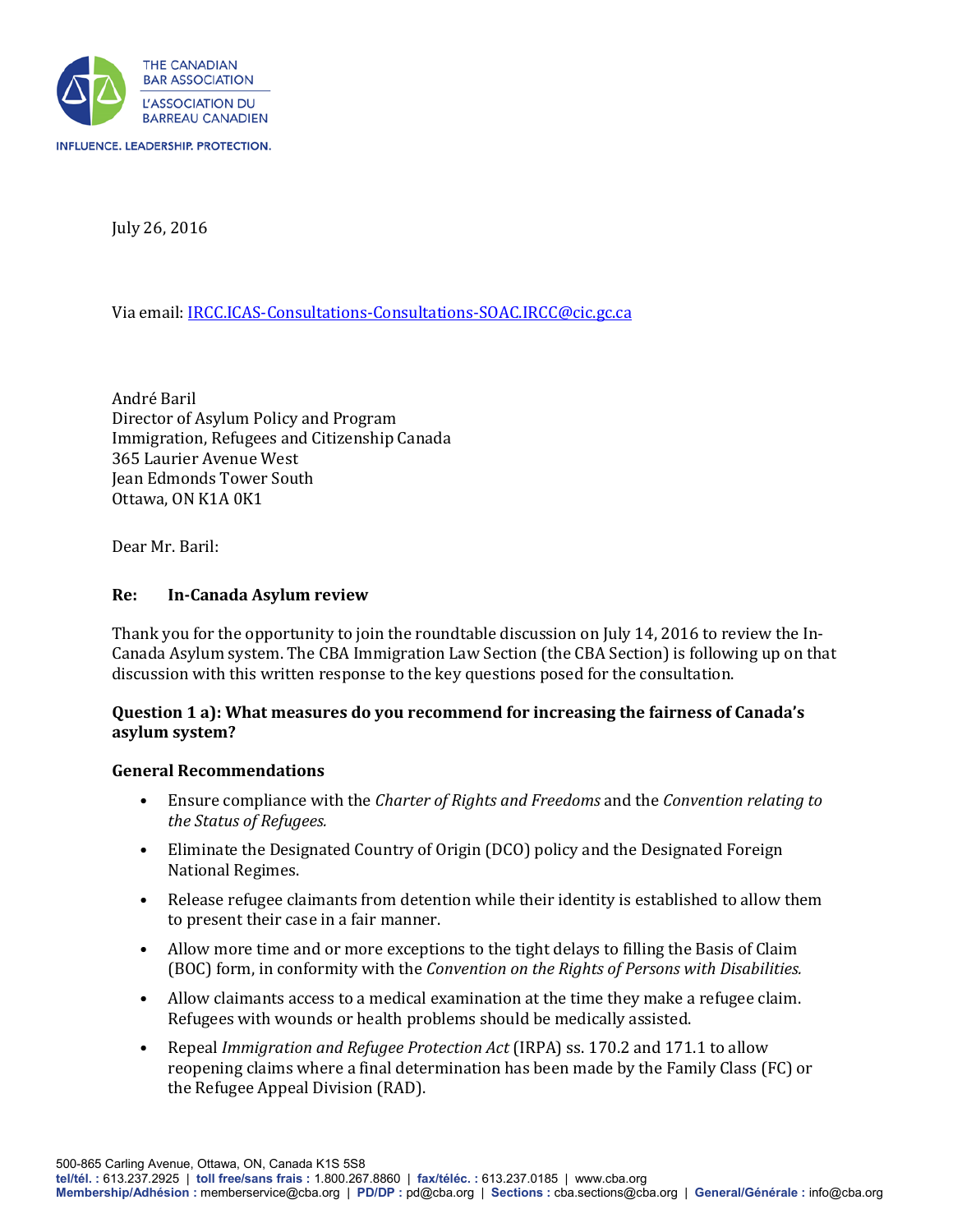- Clarify that the RAD is a full fledge de novo appeal to avoid duplicating the role of the Federal Court or the Pre-Removal Risk Assessment process (PRRA).
- Eliminate the RAD bar to claimants coming from the US through the Safe Third Country Agreement.
- Reopen the Immigration and Refugee Board (IRB) in Ottawa to reduce travel costs for claimants, especially the elderly, vulnerable and poor, and reduce the pressure of additional workload on IRB members in Montreal.
- Reinstate the list of issues sheet (fairness sheet) prior to the IRB refugee hearing to focus issues in the file, help preparations and save time.
- Clarify questions on the Basis of Claim form (BOC).
- Ensure a fast track procedure for refugee claimants who have been forced to leave their children behind in danger in their home country.
- Ensure the same fair and appropriate legal aid tariffs across the country.
- Eliminate cessation proceedings against permanent residents.
- Eliminate cessation proceedings against permanent residents who have filed citizenship applications.
- Further ensure the confidentiality of refugee claims.

### **Recommendations for Children**

- Allow children access to an independent lawyer to ensure a real risk assessment, in conformity with the *Convention on the Rights of the Child*.
- Allow children included in a failed refugee claim of a parent to present their own claim on return to Canada. Currently, they are ineligible to claim refugee status under IRPA s. 101(1)(b) and are offered a right to the PRRA instead of a refugee hearing (*Tobar Toledo v. Canada (Citizenship and Immigration), 2012 FC 764 (CanLII), Canada (Citizenship and Immigration) v. Tobar Toledo, 2013 FCA 226 (CanLII)*). We recommend that this unintended consequence be eliminated and that IRPA s. 101(1)(b) be amended to clarify that children of refugee claimants can present their own refugee claim if they were previously included in their parent's refugee claim. We believe it was never the intention to render children ineligible to claim refugee status since there is no discussion on the Hansard debates of any abuse of the refugee system by the children when s. 46.01 was repealed in 2002. Additional evidence that the government did not intend to prejudice the children of failed refugee claimants included in their parent's claim is previous IRPA ss. 226 (1) and (2), which provided that children of failed refugee claimants did not need an Authorization to Return (ARC) to come back to Canada. This section was repealed, and now children of failed refugee claimants need an ARC to return to Canada.
- Ensure all children have access to education as required by the *Convention of the Rights of the Child*. Currently, failed refugee claimants without status are expected to pay for each child. In Quebec, for example, the costs per year are \$5000 for elementary school, \$6000 for high school, \$8000 for college and \$10,000 for university. As soon as claimants are refused while they are waiting for a decision on Humanitarian and Compassion consideration, they will be invoiced by the schools.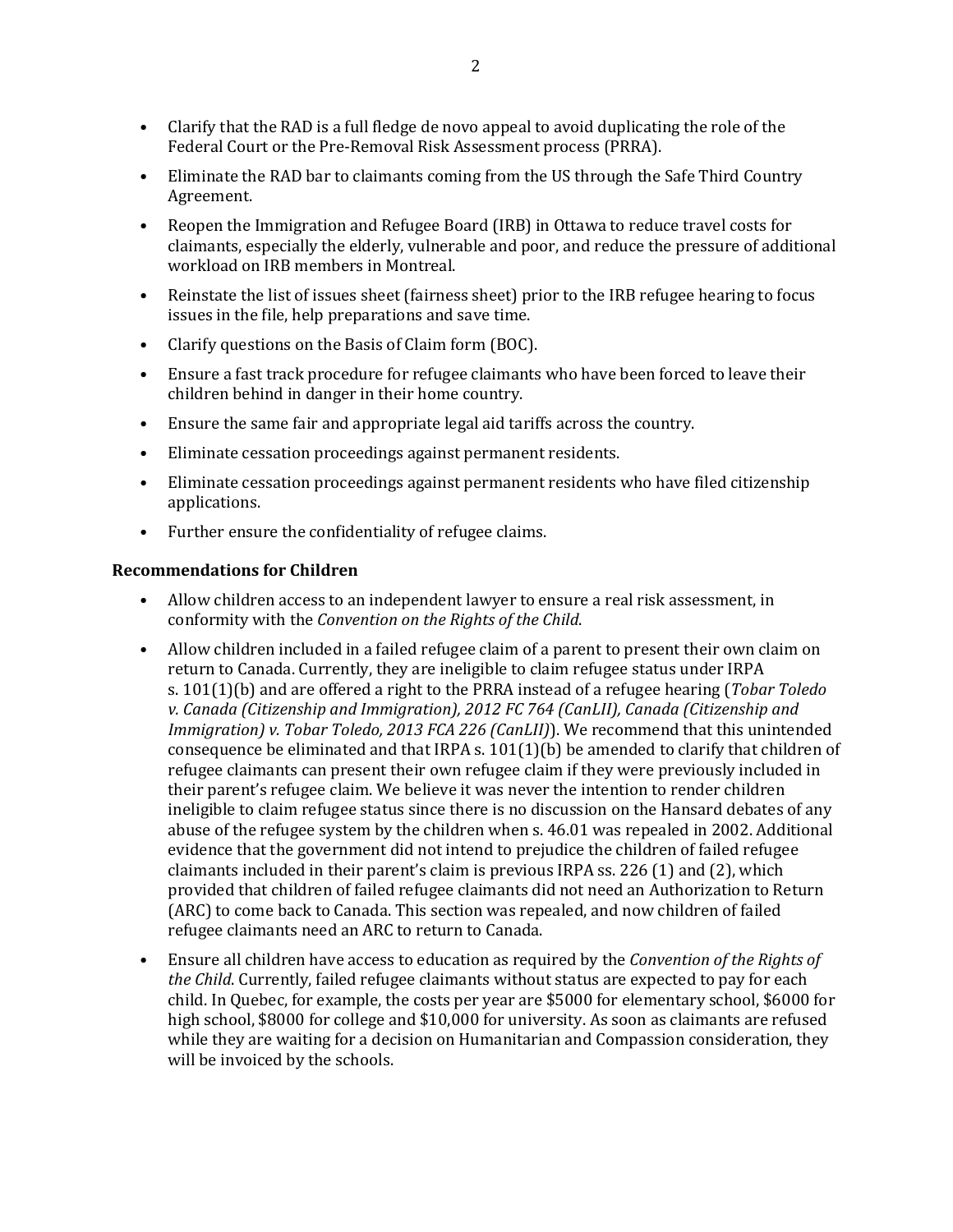- Prohibit the detention of children claiming refugee status as being only guests at the detention accompanying their parents claiming refugee status.
- Keep question 2 (i) and (j) in the BOC and ensure a fair protection of children.
- Include in debate the effect of legislation on children.

# **Recommendations for Persons with Disabilities**

- Allow claimants with mental illness special accommodations. Often, for this to occur, this will require additional delays to allow the claimant time to submit a psychological assessment in conformity with the *Convention on the Rights of Persons with Disabilities*.
- Eliminate the 30, 45 and 60 days hearing dates pursuant to *Immigration and Refugee Protection Regulations* (IRPR) s. 159.9(1) and either restate the previous 30 day deadline for filing the BOC or, in exceptional cases such as those mentioned above, a suitable deadline to accommodate a disability.
- Grant an automatic postponement when the Minister presents evidence outside the strict timelines imposed to the claimants.

### **Recommendations to Ensure Quality Decision Making**

- [Review the appointment process](http://www.cba.org/Our-Work/cbainfluence/Submissions/2016/May/appointments) at the IRB as per the CBA Section's recommendation.
- Improve the quality of the interpreters at the IRB and IRCC and Canadian Border Service Agency (CBSA).

### **Recommendations to Protect the Public**

- Tighten legislation to prohibit ghost consultants and protect refugee claimants from abuse by dishonest consultants.
- Promote higher standards for refugee representations to protect the public and ensure compliance with the *Charter*.

### **Question 1 b): How can the refugee determination process be made faster?**

- Return to the old fast track system. There was a triage of the cases that made sense. All *prima facie* good files, no matter the country of origin, that were fast tracked under the old system should continue to be fast tracked under the new system.
- Bring back interview rooms for non-formal fast track at the RPD in all provinces.
- Reopen the IRB in Ottawa. Closing the Ottawa IRB has worsened the Montreal backlog.
- Expedite obvious unfounded abusive claims to reduce clutter in the system. A parallel fast track system should be put in place for files that have *prima facie* no chance to succeed.
- Schedule claimants who have evidence ready and filed for a hearing sooner. This would encourage claimants with strong files to submit evidence in advance, knowing they will be heard faster. In the old system, claimants represented by counsel with large caseloads would not see their lawyer for years until their hearing date came.
- Address the thousands of legacy cases put on hold without hearing dates.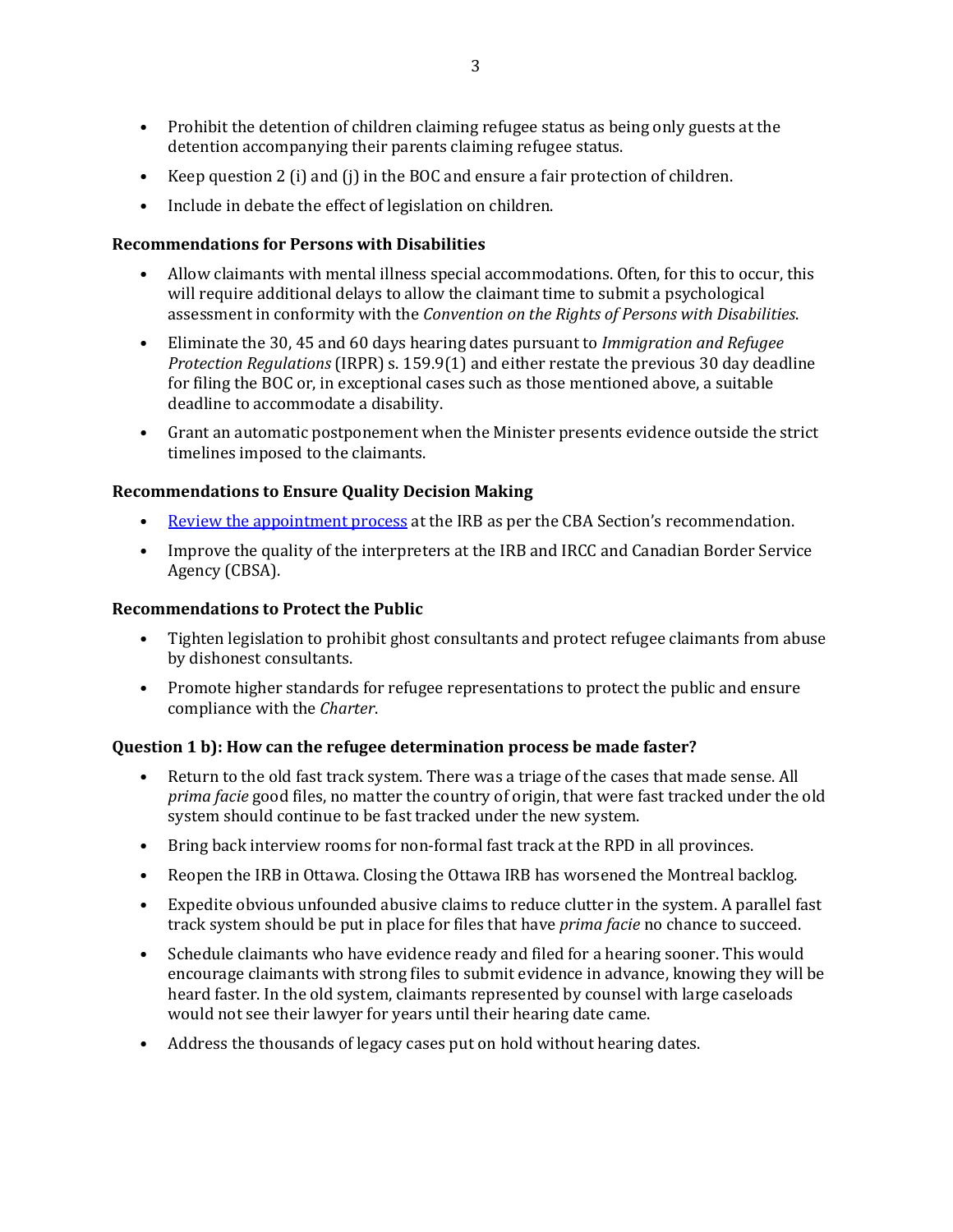• Reinstate the list of issues sheet (fairness sheet) given to counsel and client prior to the refugee hearing at the IRB. This helped all parties focus on the issues in the file and saved time at the hearing.

# **Question 2 a): Can the DCO policy be improved to better serve these purposes?**

The CBA Section supports complete elimination of the DCO designation. Several constitutional challenges to the PRRA bar have been settled out of court in favour of refugee claimants, creating no precedents for other DCO failed refugees. The DCO has also been found to be unconstitutional and discriminatory by the Federal Court: *Y.Z. v. Canada (Minister of Citizenship and Immigration),* 2015 FC 892 and *Canadian Doctors for Refugee Care v. Canada*, 2014 FC 651. Constitutional challenges are costly, most claimants cannot afford to pay for a lawyer, and legal aid is insufficient to finance constitutional challenges at the Supreme Court of Canada. Everyday DCO represented and unrepresented claimants including women and children are denied a stay and deported without access to the PRRA.

# **Question 2 b): If the DCO policy cannot be improved, what are better alternatives?**

Refugee determination requires an individualized assessment. We favour abolition of the DCO regime and a fast track procedure for refugee claimants who have been forced to leave their children behind in their home country.

The regime that predated the DCO triggered a high abandonment rate. Refugee claimants abandon or withdraw claims because of the long processing delays, during which their children remain back home in danger. During long processing delays several young refugee claimants married Canadians who sponsored them or presented a humanitarian case that triggered withdrawn refugee claims.

# **Question 3: Should claims be prioritized in Canada's asylum system? If so, on what basis and how?**

Well-founded *prima facie* cases should always be expedited. Claims can be prioritized based on country conditions and membership in a social group but also based on evidence.

*Prima facie* cases should be settled in a non-formal hearing as per the old refugee determination system. Fast track can be granted to women, children, members of social groups such as the LGBT community, religious communities and claimants facing persecution based on personal political opinion.

All claims from countries with a high percentage of acceptance should be expedited under the fast track system without a formal hearing using a less formal interview as per the old system.

# **Question 4 a): Can these existing measures be improved in order to prevent the misuse of the asylum system?**

Unfortunately, these measures have unintended consequences. The lack of work permit encourages claimants to go underground, increasing the number of illegal migrants, human trafficking, tax evasion, exploitation and violence against women.

A system in which claimants come forward with refugee claims has many advantages, can reduce costs on health care and catch fugitives of justice. Refugees should not be stereotyped. Several refugees fleeing persecution in their home country are entrepreneurs and they will often establish